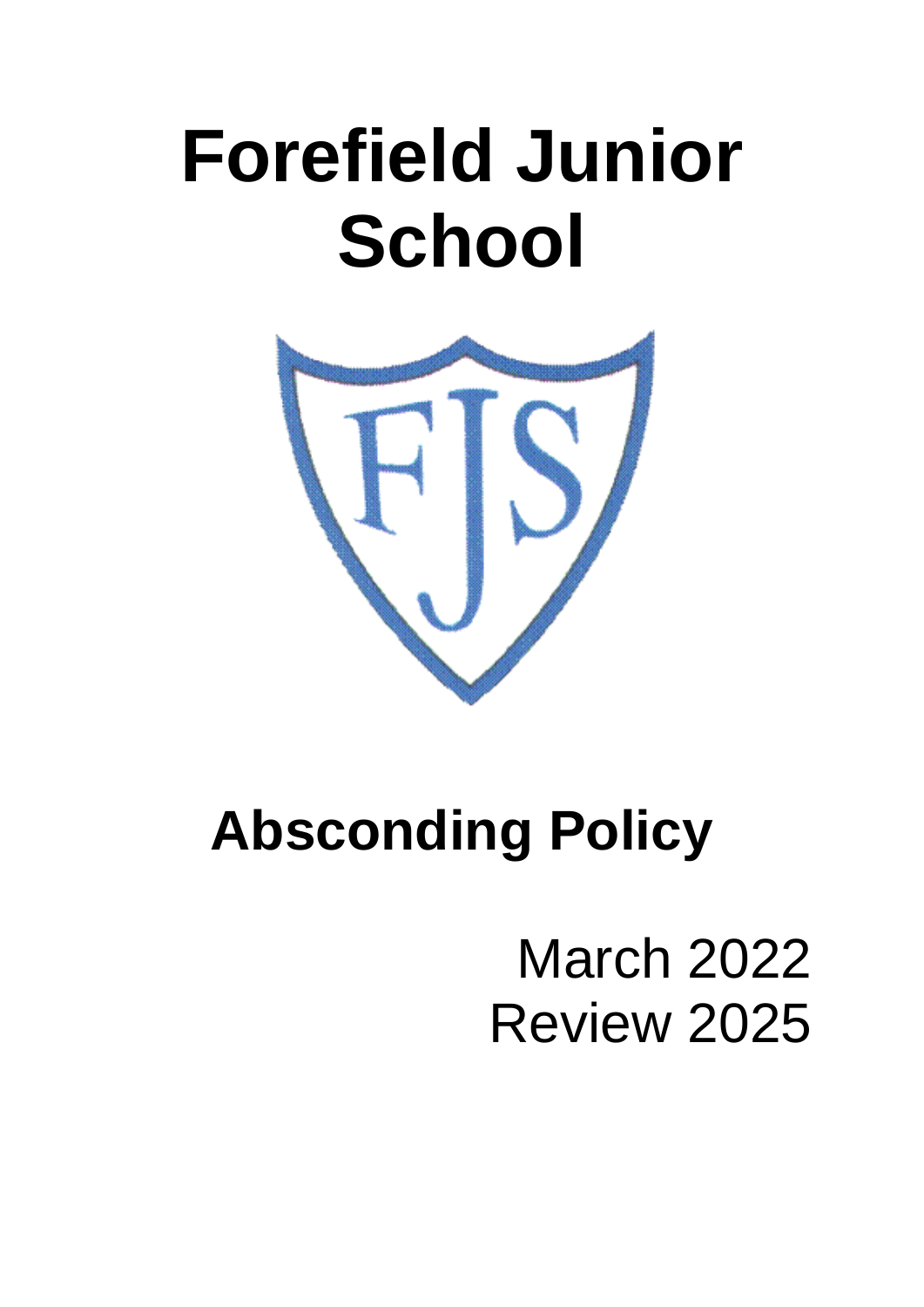# **Mission Statement**

#### Forefield Junior School is a P.R.O.U.D. school built on Passion and Respect, where Opportunities can be seized by Unique and Determined learners.

We are passionate about learning in an environment where everyone is empowered to be themselves and to flourish. We respect and value each and every individual and cherish their unique qualities to create a sense of belonging. We are determined to support personal, social and emotional development by encouraging self-belief and providing opportunities for everyone to express themselves and grow in confidence.

By celebrating their diverse contribution to the life of the school and the wider community, each person will be encouraged to build on their foundations, to instil a belief in everyone that they have limitless potential and are always capable of achieving their best - throughout their lives. As a family we share each other's successes and take pride in them.

We will consistently promote the highest of standards in every aspect of school life, provide a vibrant, stimulating curriculum in a safe and happy learning environment, to foster excellent attitudes and behaviour. The inspirational opportunities we provide will fuel a passion for learning and a sense of pride in all we do.

This is what makes us PROUD:

#### Passion, Respect, Opportunity, Unique, Determined.

# **Procedures for children who abscond from school**

The purpose of this non-statutory document is to set out the procedures for all stakeholders should a child leave the school without permission.

#### **Aim**

We actively work to provide a secure, safe environment, a school where children want to come to enjoy learning with others as part of a caring community. We recognise that it is highly unlikely that a child will try to abscond from our school but this policy is written to ensure we are ready to deal with this eventuality should it occur.

#### **To abscond is to 'leave without permission'**

Under Section 3 of the Health and Safety at Work Act, 1974 and in Common Law, schools and other education settings owe a duty of care towards their pupils. This duty of care requires that all reasonable steps are taken to ensure that pupils are safe and remain within the care of the school at all times throughout the school day and during school led activities. Although the perimeter of the site is fenced, the playground gates are locked during the school day and the external doors have an electronic release system, we recognise that it is possible to circumvent these barriers.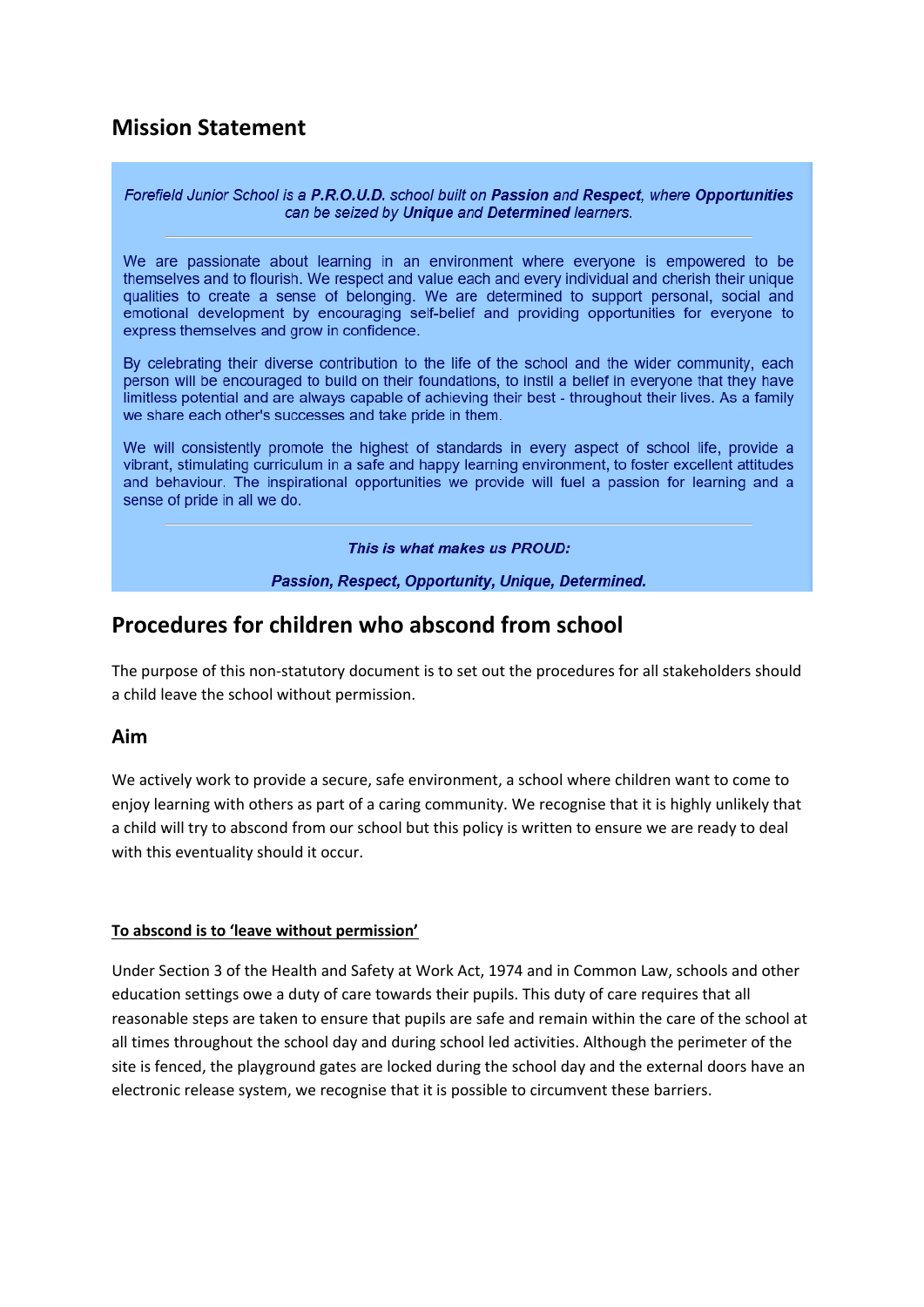## **Policy Statement**

a) Pupils can be brought to school from 8.45am. There will be a member of staff on duty to supervise the doors when they open at 8.45am. Once pupils are on the playground, they are to remain on the school premises until 3.30pm (or until their club has finished) unless authorised to leave the premises as part of an organised activity etc.

b) School will maintain a secure environment. The playground exits (when not in use) will be locked during the normal school day and when feasible, during club sessions. We recognise that for safety reasons, the main exit routes from the school building will not be always be locked (eg at playtime), although they are restricted by an electronic lock with door release button. All attempts will be made to support all children so that they feel happy, supported and safe at school.

## **Roles and Responsibilities**

a) The head teacher (or deputising teacher in his absence) is responsible for all decisions made when a child absconds from school.

b) The class teacher or the teaching assistant (if working independently with the pupil) is responsible for caring for the child (until the child leaves the premises). They will be responsible for seeking additional help if this is felt to be necessary.

c) Parents / carers of pupils are responsible for supporting the work of the school. They are responsible for encouraging their children to keep to all school procedures and policies.

d) Once school has informed the parents that their child has absconded, parents and carers are responsible for actively supporting the school with the subsequent procedures and actions. This could include coming to school to help secure the safety of the child after he / she has absconded as well as meeting with the head teacher in order to agree subsequent actions.

#### **Procedures**

**Where a pupil, present at registration, is found to be absent from school without authorisation the procedures should be as follows:** 

1. CT to inform the Headteacher, or a member of the SLT, and the school office.

2. Headteacher or member of the SLT to organise a search of the building and known places that the pupil may have gone to.

3. If the pupil is not found then all available staff to complete a more thorough sweep of the school and grounds.

4. School office to phone the police when the school and grounds have been fully checked if the child is not found.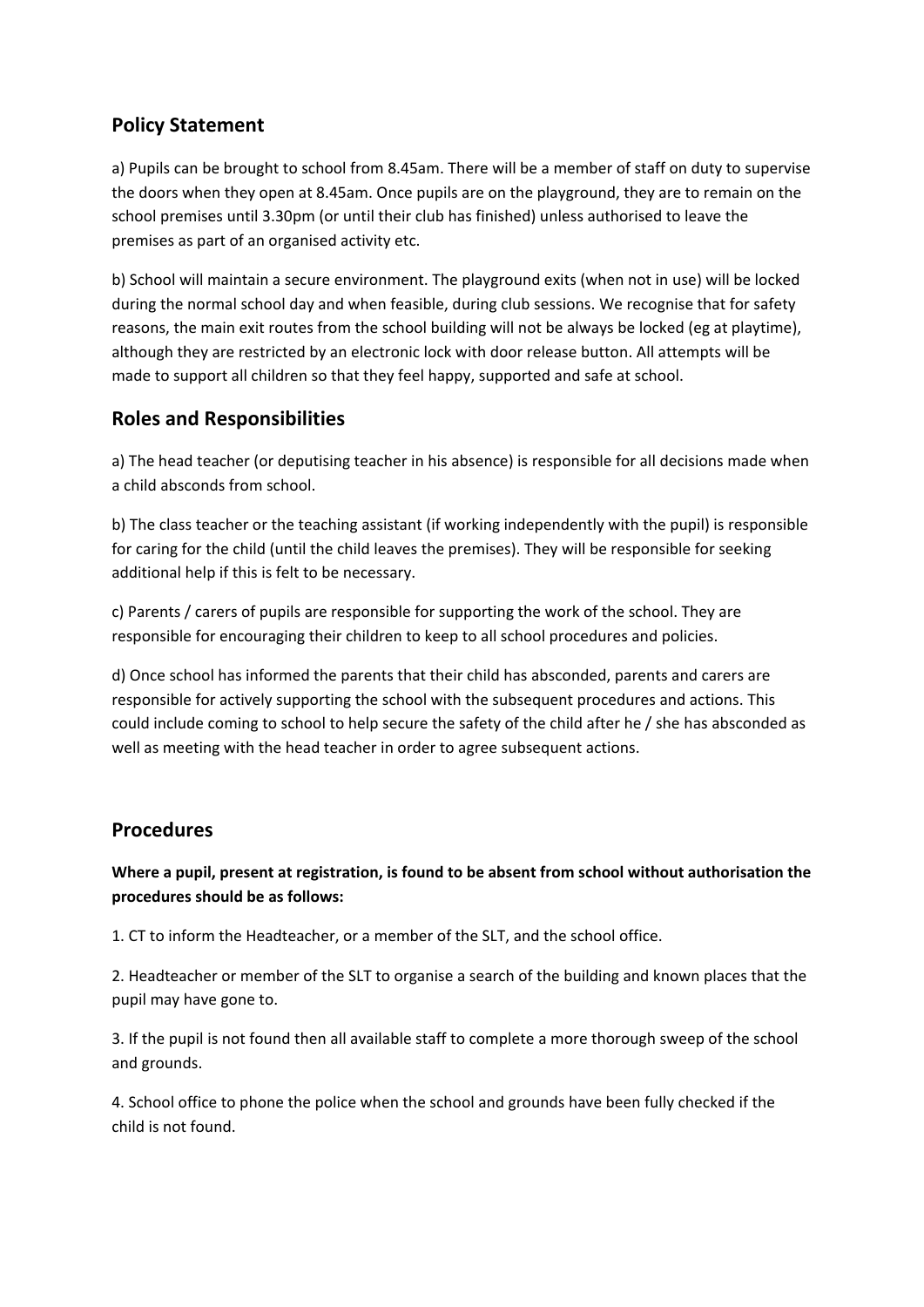5. School office to contact parents/carers and inform them of the situation. Every attempt to make contact with parents to be recorded.

6. Consideration will be given as to whether the search should be extended beyond the school buildings and grounds. This decision will be based on staff knowledge of the child and levels of risk and on what action is in the child's best interests.

7. Any staff who leave the school grounds should take a mobile phone to contact school.

8. Once a pupil has been found then the lead member of the SLT will use their professional judgement as to outline the response towards the pupils and the support the pupil will need in the future.

9. A written report will be made.

10. The lead SLT member will brief parents and the police.

11. Upon his or her return to school, and when the pupil is calm, the pupil will meet with a member of the SLT so that the reasons for absconding may be discussed in detail. At this point a decision will be made as to the appropriateness of further actions. The headteacher may consider a fixed term exclusion as a sanction.

#### **Pupils who abscond from school but remain on the school grounds.**

In these circumstances, school staff will not pursue a pupil or force him/her back into the school building.

School staff will use their judgement, knowledge of the pupil and assessment of the pupil's safety in deciding what to do. This will include taking into account the pupil's age and vulnerability.

The demeanour of the pupil will need to be taken into account. If the pupil is upset or angry, care should be taken in approaching the child. The size of the pupil will also be taken into account.

In all cases, staff should not place themselves in situations of potential danger of injury.

#### **Pupils who return to school after absconding**

Pupils who abscond will do so as a result of a specific incident which may have taken place at school, at home or on the way to school.

For those pupils who return to school either by their own choice, with parental support or following intervention by a member of staff, thought should be given to their welfare. They are likely to be in need of support, understanding and perhaps some time apart from their peers.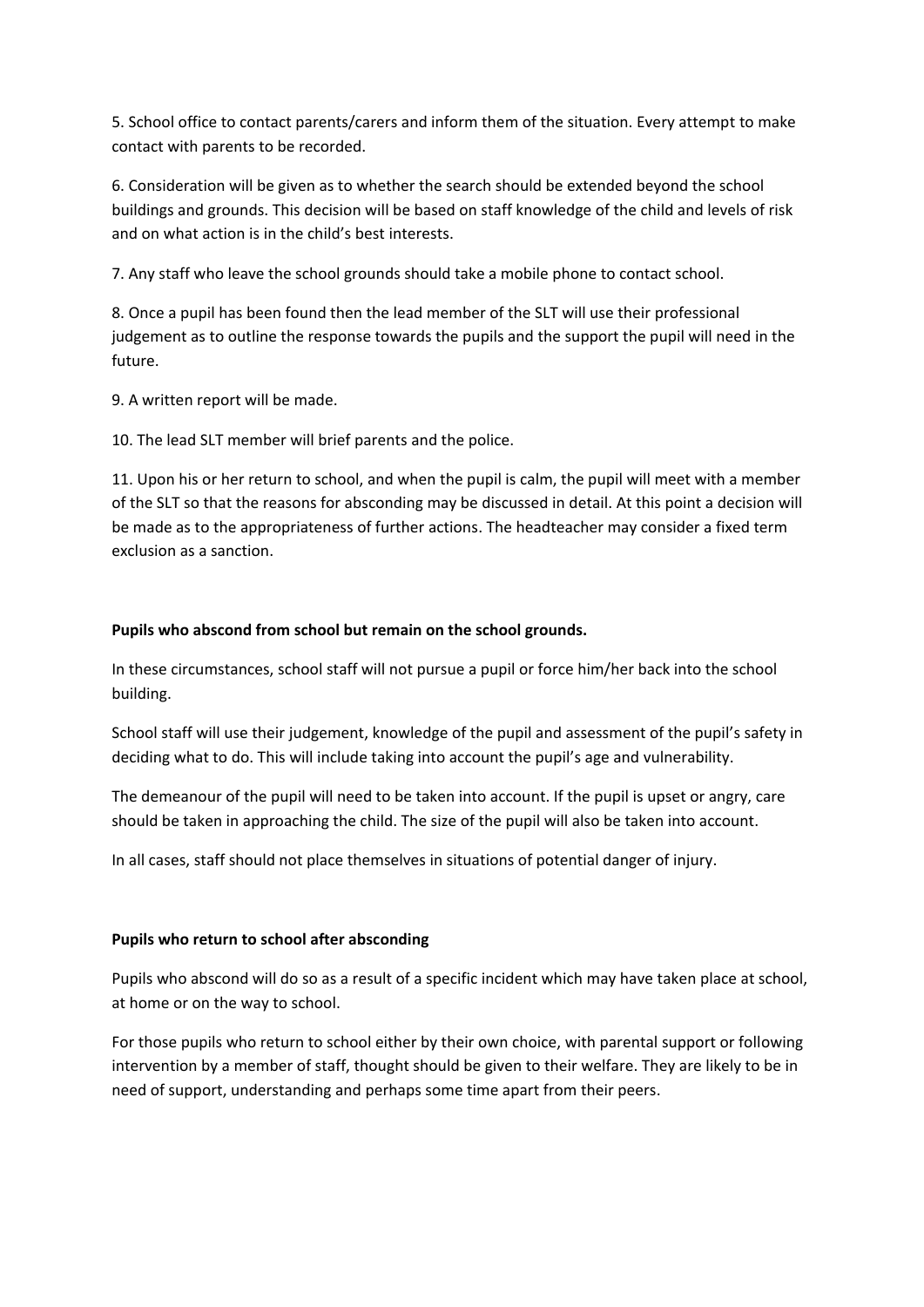#### **Where a pupil attempts or is seen to be leaving school premises without authorisation the following procedure should be followed:**

1. A member of staff will alert the headteacher (in his absence) the deputy headteacher or the deputising Senior Leader; this lead person will direct the course of action.

2. A member of Staff who knows the pupil well and has a good relationship with the pupil will follow the pupil to the perimeter fence, exit or gate and will try to persuade the pupil to stay in the school.

3. As active pursuit may encourage a child to leave the site and may also cause the pupil to panic; possibly putting him or herself at risk by running onto a busy road, staff will not chase but will try to keep a child in sight at a distance.

4. The lead member of the SLT may request additional staff to join the search in a vehicle, taking a mobile phone to contact the school.

5. A member of the SLT will contact the pupil's parents/carers. The call or attempted calls will be recorded. A member of the administration team will also call the police to log the incident and make a log of the call.

6. If the searching staff member loses sight of the pupil they must contact the school office giving details of their location and the clothes that the pupil is wearing.

7. If the pupil has left the immediate vicinity of the school grounds and is no longer visible then the lead SLT member will make a decision as to how to take matters further, which will take into account the age of the pupil, the nature of the incident which led to the pupil absconding, the pupils previous history of being involved in episodes of absconding and their outcomes. If the pupil returns of their own volition, parents/carers and the police will be informed.

8. Upon his or her return to school, and when the pupil is calm, the pupil will meet with a member of the SLT so that the reasons for absconding may be discussed in detail. At this point a decision will be made as to the appropriateness of further actions. The headteacher may consider a fixed term exclusion as a sanction.

# **Parents and Carers**

Parents and carers of pupils are responsible for supporting the work of the school and encouraging their children to keep to all school procedures and policies. Once school has informed the parents that their child has absconded, parents and carers are responsible for actively supporting the school with subsequent procedures and actions. This could include coming into school to help secure the safety of their child as well as meeting with a Senior Leader in order to agree subsequent actions.

# **Monitoring and Evaluation**

Each incident will be monitored and evaluated. Individual risk assessments for pupils may be appropriate